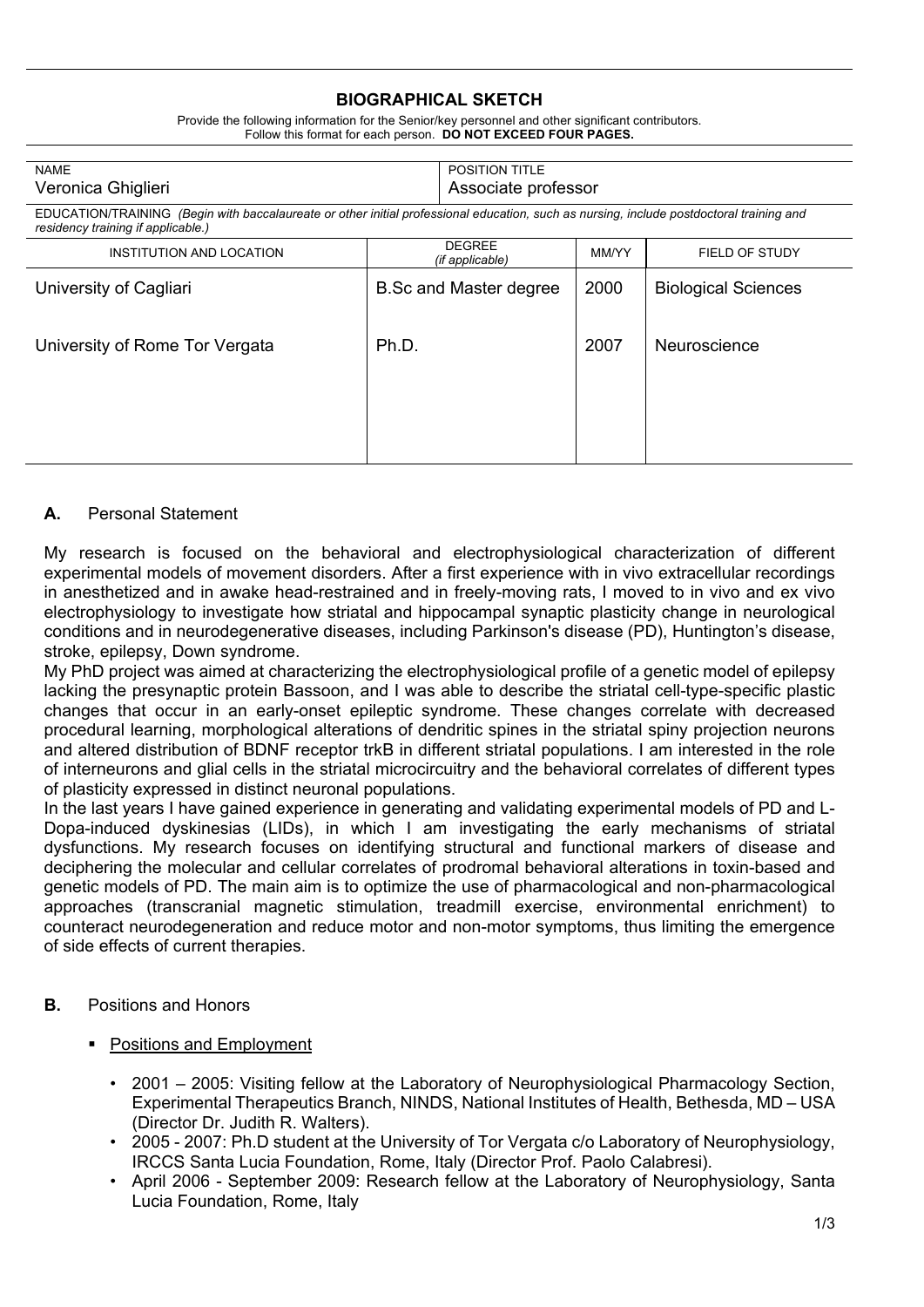- October 2009-December 2012: Postdoctoral fellow at the Laboratory of Neurophysiology, Santa Lucia Foundation, Rome, Italy within the EU project: European Community contract number 222918 (REPLACES) FP7 - Thematic priority HEALTH
- December 2012 November 2016: Postdoctoral Fellow and PI on MOH-funded project, Laboratory of Neurophysiology, Santa Lucia Foundation, Rome, Italy.
- June 2014 June 2019: Researcher fellow/Adjunct Professor in Psychobiology, Dept. of Philosophy, Social, Human and Educational Sciences, University of Perugia, Perugia, Italy.
- December 2019 June 2020: Research Fellow, Dept. of Medicine, University of Perugia, Perugia, Italy (within research agreement with Fondazione Santa Lucia IRRCS, Rome, Italy).
- July 2020 current: Associate professor in Physiology, University of San Raffaele, Rome
- March 2016 current: extramural member of the Disciplinary Committee of the University of Rome "La Sapienza", for evaluation of faculty misconduct and violations of discipline code.

## **• Other Experience and Professional Memberships**

- 2001-present: Member of the Society for Neuroscience (SfN)
- 2005-present: Member of the Federation of European Neuroscience Societies (FENS).
- 2005-present: Member of the Italian Society of Neuroscience (Società Italiana di Neuroscienze, SINS).
- 2020-present: Member of the Movement Disorders SocietyItalian Society of Neuroscience (MDS).
- Honors/Awards
	- June 2001: Fogarty International Center Fellowship Award Experimental Therapeutics Branch, NINDS, National Institutes of Health, Bethesda, MD – USA.
	- November 2004: PhD student Fellowship Award University of Rome Tor Vergata, Rome Italy.
	- March 2018: "Fresco Basic Science Research" Award Marlene and Paolo Fresco Institute for Parkinson's and Movement Disorders and New York University Langone Medical Center, New York City, NY – USA.
- **C.** Selected Peer-reviewed Publications *(15 best peer-reviewed publications, § corresponding author)*
- 1. Natale G, Pignataro A, Marino G, Campanelli F, Calabrese V, Cardinale A, Pelucchi S, Marcello E, Gardoni F, Viscomi MT, B. Picconi B, Ammassari-Teule M, Calabresi P, Ghiglieri V§. (2021) Transcranial magnetic stimulation exerts "rejuvenation" effects on corticostriatal synapses after partial dopamine depletion. Mov Disord, accepted article in production (doi: 10.1002/mds.28671).
- 2. Calabrese V, Di Maio A, Marino G, Cardinale A, Natale G, De Rosa A, Campanelli F, Mancini M, Napolitano F, Avallone L, Calabresi P, Usiello A, Ghiglieri V§, Picconi B. (2020) Rapamycin, by inhibiting mTORC1 signaling, prevents the loss of striatal bidirectional synaptic plasticity in a rat model of L-DOPA induced dyskinesia. Frontiers Aging Neurosci 12:230.
- 3. Mineo D, Cacace F, Mancini M, Vannelli A, Campanelli F, Natale G, Marino G, Cardinale A, Calabresi P, Picconi B, Ghiglieri V§. (2019) Dopamine drives binge-like consumption of a palatable food in experimental parkinsonism. Mov Disorders 34(6):821-831.
- 4. Ghiglieri V§, Calabrese V, Calabresi P. (2018) Alpha-Synuclein: From Early Synaptic Dysfunction to Neurodegeneration. Front Neurol. 9:295.
- 5. Cacace F, Mineo D, Viscomi MT, Latagliata EC, Mancini M, Sasso V, Vannelli A, Pascucci T, Pendolino V, Marcello E, Pelucchi S, Puglisi-Allegra S, Molinari M, Picconi B, Calabresi P, Ghiglieri V§. (2017) Intermittent theta-burst stimulation rescues dopamine-dependent corticostriatal synaptic plasticity and motor behavior in experimental parkinsonism: possible role of glial activity. Mov Disord 32(7):1035-1046.
- 6. Calabresi P, Pisani A, Rothwell J, Ghiglieri V, Obeso JA, Picconi B. (2016) Hyperkinetic disorders and loss of synaptic downscaling. Nat Neurosci 19(7):868-75.